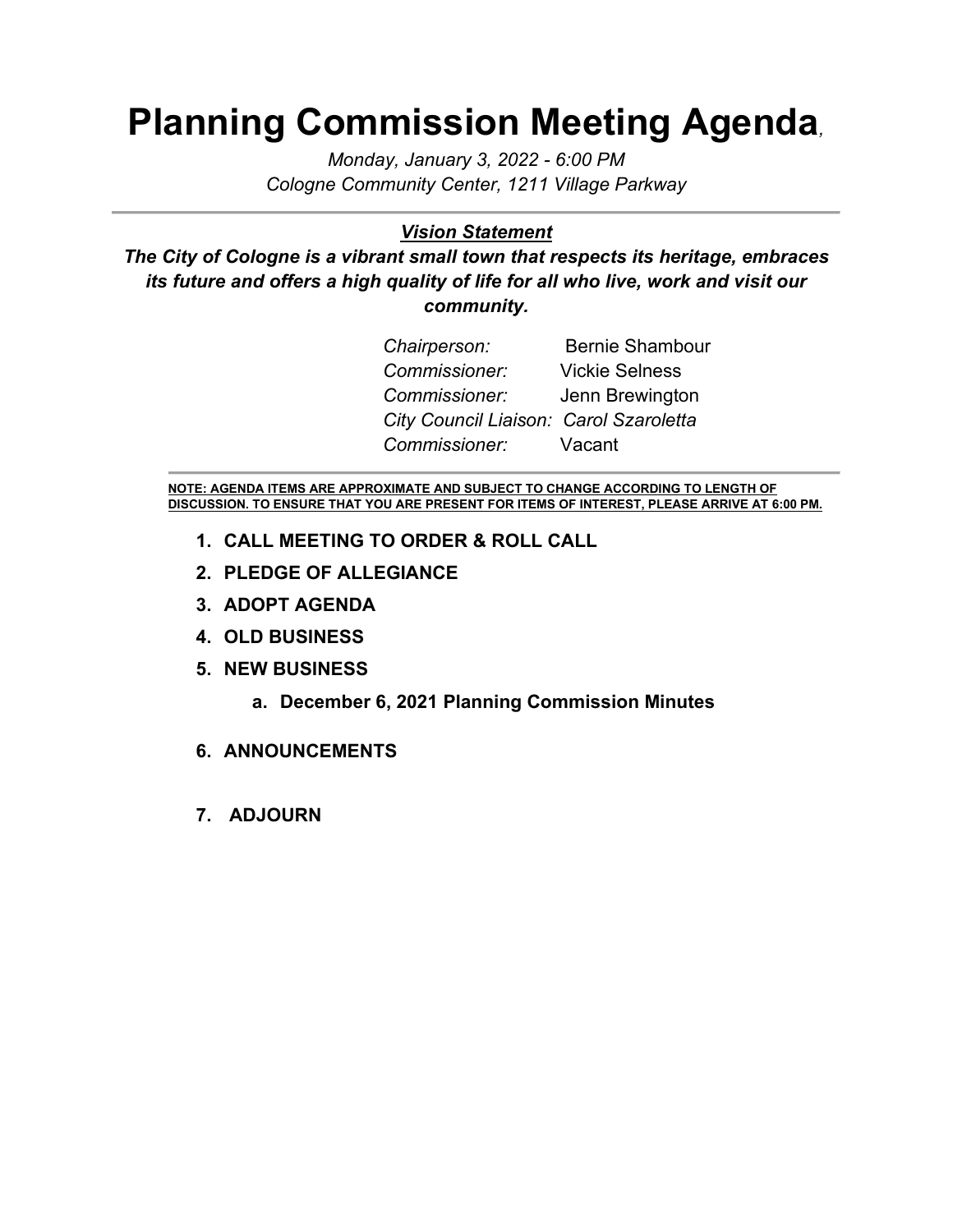# **Planning Commission Meeting Minutes**

*Monday, December 6, 2021 - 6:00 PM Cologne Community Center, 1211 Village Parkway*

### *Vision Statement*

*The City of Cologne is a vibrant small town that respects its heritage, embraces its future and offers a high quality of life for all who live, work and visit our community.*

|                              | Chairperson: Larry Revering    |
|------------------------------|--------------------------------|
|                              | Commissioner: Bernie Shambour  |
|                              | Commissioner: Carol Szaroletta |
| Commissioner: Vickie Selness |                                |
|                              | Commissioner: Jenn Brewington  |

**NOTE: AGENDA ITEMS ARE APPROXIMATE AND SUBJECT TO CHANGE ACCORDING TO LENGTH OF DISCUSSION. TO ENSURE THAT YOU ARE PRESENT FOR ITEMS OF INTEREST, PLEASE ARRIVE AT 6:00 PM.**

#### **1. CALL MEETING TO ORDER & ROLL CALL**

Chairperson Revering called the meeting to order at 6:00 PM with Commissioners Brewington, Selness, Shambour and Szaroletta present. Also present were City Administrator – Jesse Dickson and City Clerk – Michelle Morrison.

### **2. PLEDGE OF ALLEGIANCE**

#### **3. ADOPT AGENDA**

Motion by Commissioner Szaroletta to adopt the agenda as presented, second by Commissioner Selness. Motion carried 5-0.

#### **4. OLD BUSINESS**

#### **5. NEW BUSINESS**

#### **a. October 4, 2021 Planning Commission Minutes**

Motion by Commissioner Shambour to adopt the October 4, 2021 Planning Commission Minutes, second by Commissioner Brewington. Motion carried 5-0.

#### **6. ANNOUNCEMENTS**

Commissioner Shambour thanked retiring Chairperson Larry Revering for his years of service on the planning commission, as did other members of the commission.

#### **7. ADJOURN**